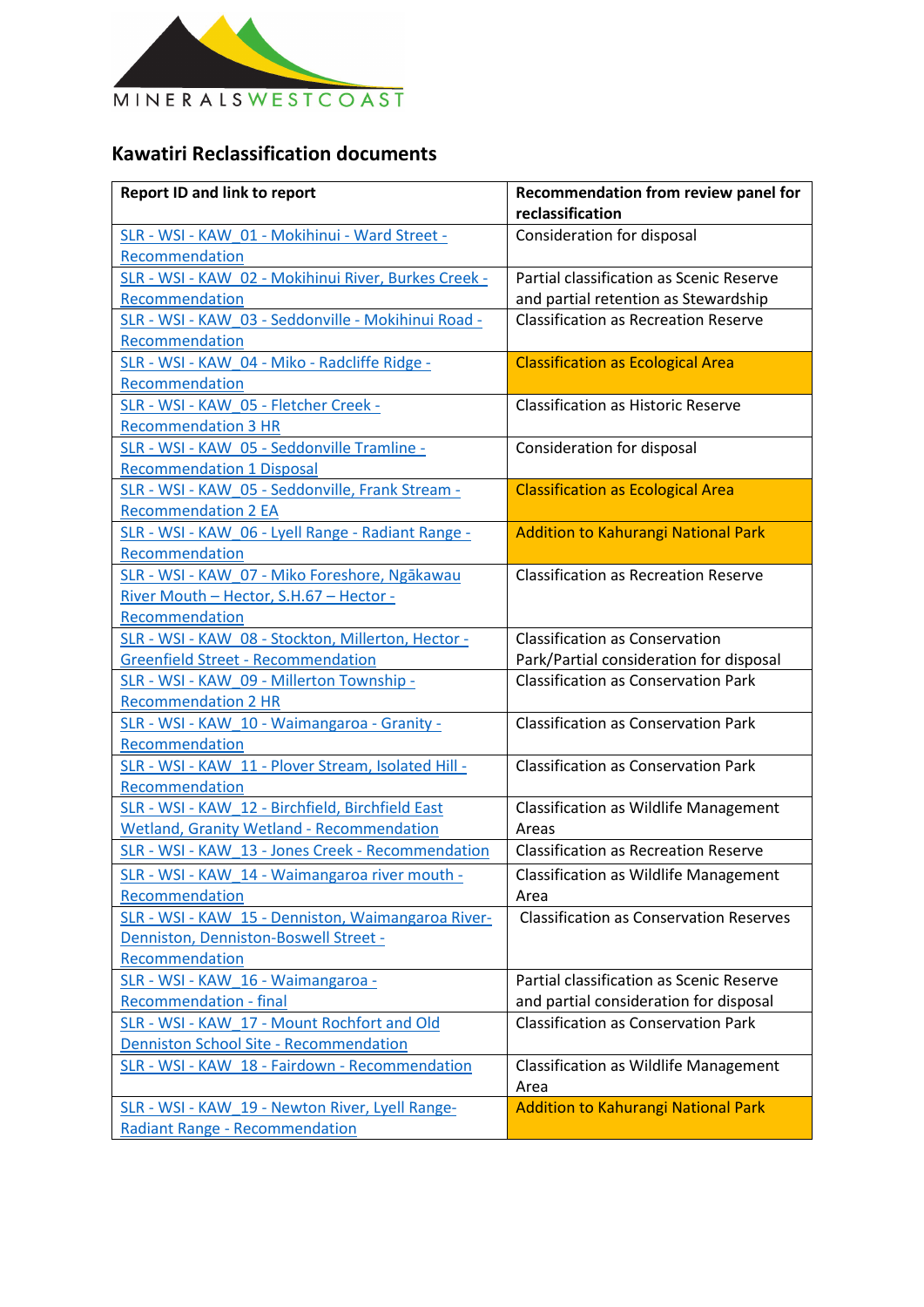

## MINERALSWESTCOAST

| SLR - WSI - KAW 20 - New Creek Island -                | Partial classification as Local Purpose       |
|--------------------------------------------------------|-----------------------------------------------|
| Recommendation                                         | (River Conservation) Reserve and partial      |
|                                                        | consideration for disposal                    |
| SLR - WSI - KAW 21 - School Creek - Recommendation     | Partial classification as Scenic Reserve      |
|                                                        | and partial classification as Local Purpose   |
|                                                        | (Quarry) Reserve                              |
| SLR - WSI - KAW 22 - Orikaka River -                   | <b>Classification as Ecological Area</b>      |
| Recommendation                                         |                                               |
| SLR - WSI - KAW 23 - Orowaiti River Mouth, Buller      | <b>Classification as Recreation Reserve</b>   |
| <b>River Mouth - Recommendation 1 RR</b>               |                                               |
| SLR - WSI - KAW 23 - Utopia Road - Recommendation      | Partial disposal and partial classification   |
| $\overline{2}$                                         | as Local Purpose (Esplanade) Reserve          |
| SLR - WSI - KAW 24 - Westport - Orowaiti Road -        | <b>Classification as Local Purpose</b>        |
| Recommendation                                         | (Esplanade) Reserve                           |
| SLR - WSI - KAW 25 - German Gully -                    | Classification as Local Purpose (Water        |
| Recommendation                                         | Supply) Reserve                               |
| SLR - WSI - KAW 26 - Ballarat - Recommendation         | <b>Classification as Conservation Park</b>    |
| SLR - WSI - KAW 27 - Carters Beach -                   | <b>Classification as Recreation Reserve</b>   |
| Recommendation                                         |                                               |
| SLR - WSI - KAW 28 - Bradshaw Creek -                  | <b>Classification as Scenic Reserve</b>       |
| Recommendation                                         |                                               |
| SLR - WSI - KAW 29 - Pakihi Road - Recommendation      | Classification as Local Purpose (Rifle        |
|                                                        | Range) Reserve                                |
| SLR - WSI - KAW 30 - Cape Foulwind Farm -              | <b>Classification as Scenic Reserves</b>      |
| Recommendation                                         |                                               |
| SLR - WSI - KAW 31 - Addisons Flat -                   | <b>Classification as Scenic Reserve</b>       |
| Recommendation                                         |                                               |
| SLR - WSI - KAW 32 - Omau Beach, Cape Foulwind         | <b>Classification as Scenic Reserves</b>      |
| <b>Beach - Recommendation 1 SR</b>                     |                                               |
| SLR - WSI - KAW 32 - Tauranga Bay Accretion -          | <b>Classification as Recreation Reserve</b>   |
| <b>Recommendation 2 RR</b>                             |                                               |
| SLR - WSI - KAW 33 - Ōkari Lagoon - Recommendation     | <b>Classification as Wildlife Management</b>  |
|                                                        | Area                                          |
| SLR - WSI - KAW 34 - Costello Hill - Recommendation    | <b>Classification as Scenic Reserve</b>       |
| SLR - WSI - KAW 35 - Little Beach - Recommendation     | <b>Classification as Scenic Reserve</b>       |
| 1 SR                                                   |                                               |
| SLR - WSI - KAW 35 - Little Totara River Water Races - | Consideration for disposal                    |
| <b>Recommendation 3 Disposal</b>                       |                                               |
| SLR - WSI - KAW 35 - Rahui, Rahui Beach Road -         | <b>Classification as Wildlife Management</b>  |
| <b>Recommendation 2 WMA</b>                            | Area                                          |
| SLR - WSI - KAW 36 - Madmans Creek -                   | Consideration for disposal                    |
| Recommendation                                         |                                               |
| SLR - WSI - KAW_37 - Charleston Cemetery Road -        | <b>Classification as Scenic Reserve</b>       |
| Recommendation                                         |                                               |
| SLR - WSI - KAW 38 - Buller River - Recommendation     | <b>Classification as Local Purpose (River</b> |
|                                                        | Conservation) Reserve                         |
| SLR - WSI - KAW 39 - Inangahua Junction - Buller River | Consideration for disposal                    |
| - Recommendation                                       |                                               |
| SLR - WSI - KAW 40 - Joyce Bay - Recommendation        | <b>Classification as Scenic Reserve</b>       |